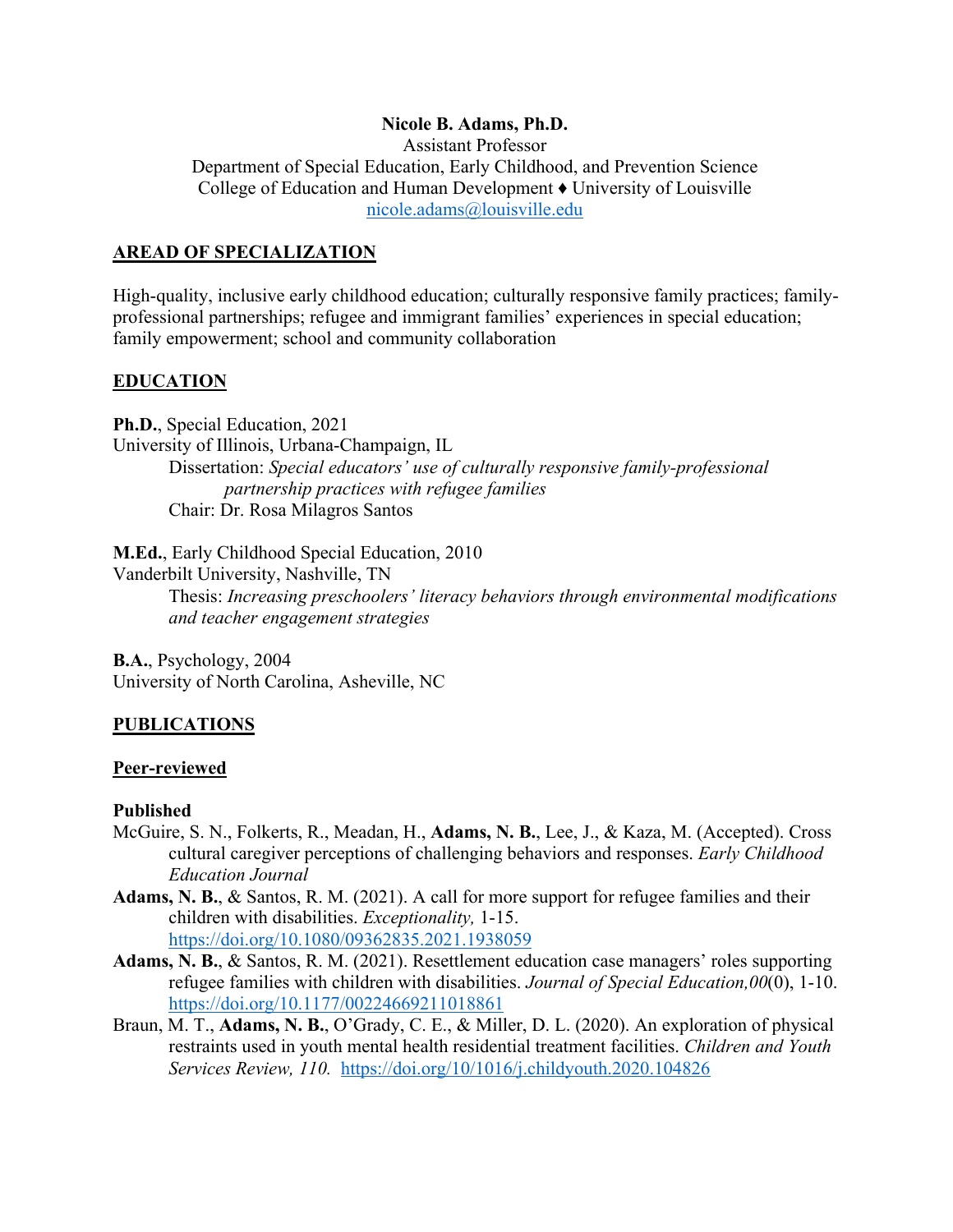- Chung, M., Meadan, H., Snodgrass, M., Hacker, R., **Adams, N**., Sands, M. (2020). Assessing the social validity of a telepractice training and coaching intervention. *Journal of Behavioral Education: Special Issue, 29*, 382-408. https://doi.org/10.1007/s10864-020-09372-8
- Meadan, H., **Adams, N. B.**, Hacker, R., Ramos-Torres, S., & Fanta, A. (2020). Supporting Spanish speaking families: Evaluating a training and coaching program. *Journal of Developmental and Physical Disabilities 32*, 489-507*.* https://doi.org/10.1007/s10882- 019-09704-1
- Haines, S. J., Francis, G. L., Kyzar, K. B., Aldersey, H. M., & **Adams, N. B.** (2018). Familyprofessional partnerships with refugee families whose children have disabilities*. International Review of Research in Developmental Disabilities, 54*, 35-70.

#### **Under Review**

- **Adams, N. B.**, McGuire, S. N., Meadan, H., Martin, M. R, Terol, A. K., Seidman, B., & Fanta, A. S. *Impact of challenging behavior on immigrant and U.S. caregivers of children with disabilities* [Manuscript under review].
- McGuire, S. N., Martin, M. R., Meadan, H., **Adams, N. B.**, Haidar, B., Griffin, C., & Folkerts, R. *Black, Mexican American, and White caregiver practices to prevent challenging behavior.* [Manuscript under review].

#### **In Preparation**

- **Adams, N. B.**, & Santos, R. M. *Barriers and facilitators resettlement education case managers' experiences when supporting refugee families* [Manuscript in preparation].
- Miller, D., **Adams, N. B.**, Hacker, R. E., & Santos, R. M. *Special education evaluations: Social workers and psychologists' likelihood of using trauma-informed practices* [Manuscript in preparation].

#### **PRESENTATIONS AND WORKSHOPS**

#### **Conference Presentations**

- **Adams, N. B.**, O'Grady, C. E., & Santos, R. M. (2021, September 20-25). *Practices to support refugee families with young children with disabilities* [Conference session]. Division for Early Childhood 37th International Conference on Young Children with Disabilities and Their Families (Virtual).
- McGuire, S. N., Folkerts, R., **Adams, N. B.**, & Meadan, H. (2021, March 17-19). *Culturally and ethnically diverse caregivers' experiences with challenging behavior* [Poster presentation]. Association for Positive Behavior Support 18th International Virtual Conference on Positive Behavior Support (Virtual).
- **Adams, N. B.,** & Santos, R., M. (2021, January 25-29). *How refugee resettlement staff support families of youth with disabilities* [Conference session]*.* Division for Early Childhood 36th International Conference on Young Children with Special Needs and Their Families (Virtual).
- McGuire, S., N., **Adams, N. B.**, Lee, J. D., Fanta, A. S., & Meadan, H. (2021, January 25-29). *Challenging behavior: Immigrant families' perceptions and responses* [Conference session]*.* Division for Early Childhood 36th International Conference on Young Children with Special Needs and Their Families (Virtual).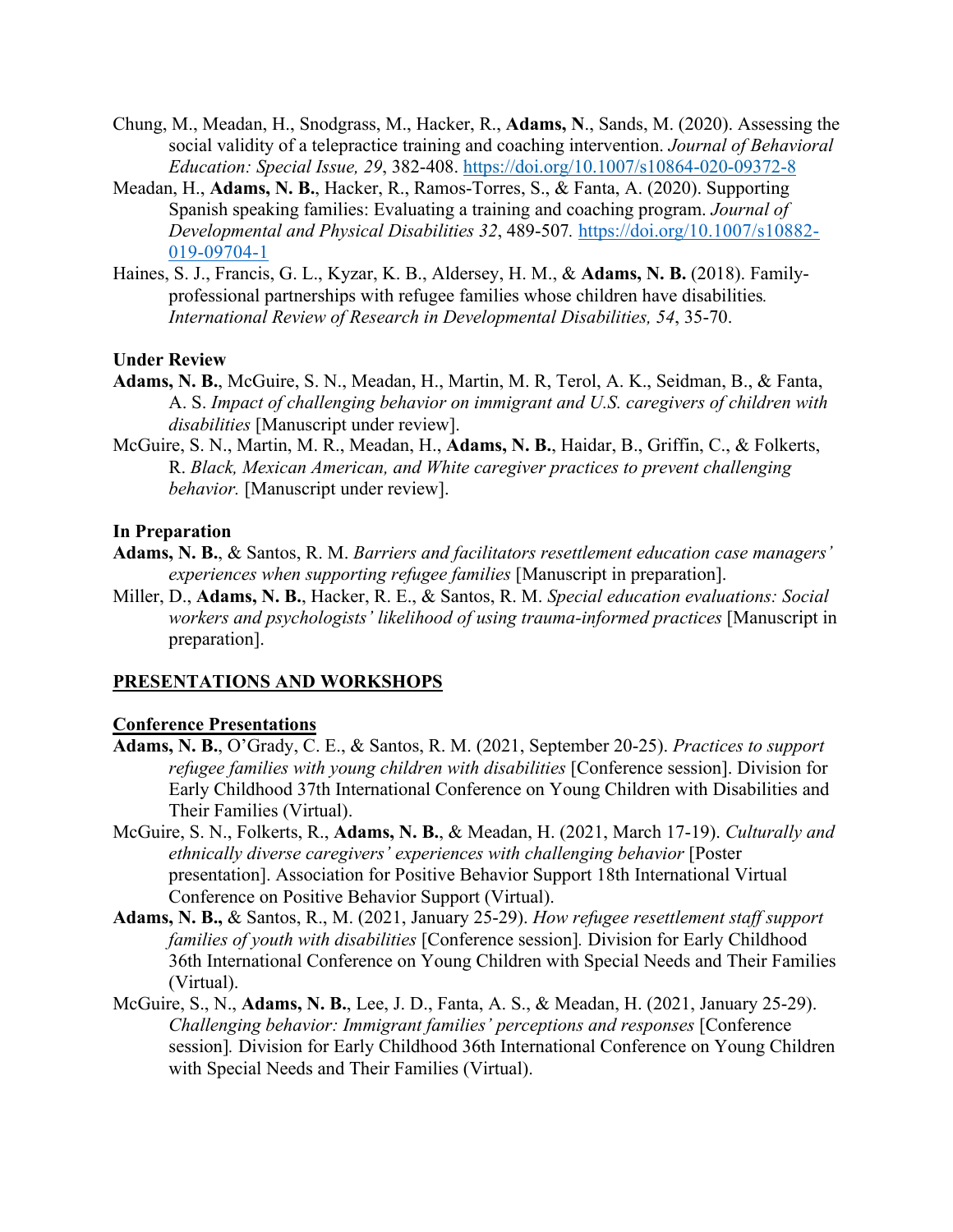- Di-Pietro-Wells, R., Krippel, M., **Adams, N. B.**, Schraml-Block, K., Santos, R. M., Ostrosky, M. M. (2021, January 25-29). *Promoting advocacy for families facing unique circumstances* [Conference session]*.* Division for Early Childhood 36th International Conference on Young Children with Special Needs and Their Families.
- **Adams, N. B.,** & Santos, R. M. (2020, Apr 17 21) *How education case managers from resettlement agencies assist refugee families to access special education* [Paper Session]. AERA Annual Meeting. San Francisco, CA. http://tinyurl.com/s6wtcet (Virtual).
- **Adams, N. B.**, & Santos, R. M. (2020, February 27-29). *Role of resettlement education case managers in supporting refugee children with disabilities* [Poster presentation]. Conference on Research Innovations in Early Intervention (CRIEI). San Diego, CA.
- **Adams, N. B.**, Meadan, H., Hacker, R., Ramos-Torres, S., Frantz, R. (2019, January 29- February 2). *Coaching Latino Parents with Children with Communication Delays: Lessons Learned* [Multi-group presentation]. Council for Exceptional Children (CEC) Convention and Expo. Indianapolis, IN.
- Meadan, H., **Adams, N. B**., Hacker, R., & Ramos-Torres, S. (2019, January 16-18). *Partnering with Spanish-speaking caregivers: Training and coaching on social-communication strategies* [Poster presentation]. Council for Exceptional Children's Division of Autism and Developmental Disabilities (DADD) 20<sup>th</sup> Annual International Conference on Young Children with Disabilities and Their Families. Maui, HI.
- Meadan, H., Chung, M., Sands, M., Hacker, R., **Adams, N.,** Snodgrass, M., Akamoglu, Y. (2019, January 16-18). *Telepractice professional development program: Coaching professionals and caregivers to nurture children's communication skill* [Conference session]. Council for Exceptional Children's Division of Autism and Developmental Disabilities (DADD) 20<sup>th</sup> Annual International Conference on Young Children with Disabilities and Their Families. Maui, HI.
- **Adams, N. B**. (2018, October 23-26). *Refugee families' experiences with special education: What we know and need to know* [Poster presentation]. Council for Exceptional Children's Division of Early Childhood (DEC) 34th Annual International Conference on Young Children with Disabilities and Their Families. Orlando, FL.
- Miller, D., Santos, R. M., Corr, C., & **Adams, N. B**. (2018, October 23-26). *The space between: Current practices regarding trauma-informed supports and special education services.*  Presented at Division of Early Childhood (DEC) 34<sup>th</sup> Annual International Conference on Young Children with Disabilities and Their Families. Orlando, FL.
- Snodgrass, M. R., Meadan, H., Chung, M. Y., **Adams, N. B.**, & Sands, M. (2018, October 23- 26). *Exploring generalization and maintenance in caregiver-implemented intervention: Lessons from four years later.* Poster presented at Division of Early Childhood (DEC) 34th Annual International Conference on Young Children with Disabilities and Their Families. Orlando, FL.
- **Adams, N. B**., Meadan, H., Hacker, R., & Fanta, A. (2018, October 23-26). *Training and coaching Latina caregivers to use social-communication strategies.* Presented at Division of Early Childhood (DEC) 34th Annual International Conference on Young Children with Disabilities and Their Families. Orlando, FL.
- Sands, M., Meadan, H., Chung, M., **Adams, N. B.**, Frantz, R., & Snodgrass, M. (2018, June 25- 28). *CoCare professional development program: Supporting professionals, families, and children with developmental disabilities* [Poster presentation]. American Association on Intellectual and Developmental Disabilities (AAIDD) 142nd Annual Meeting, St. Louis,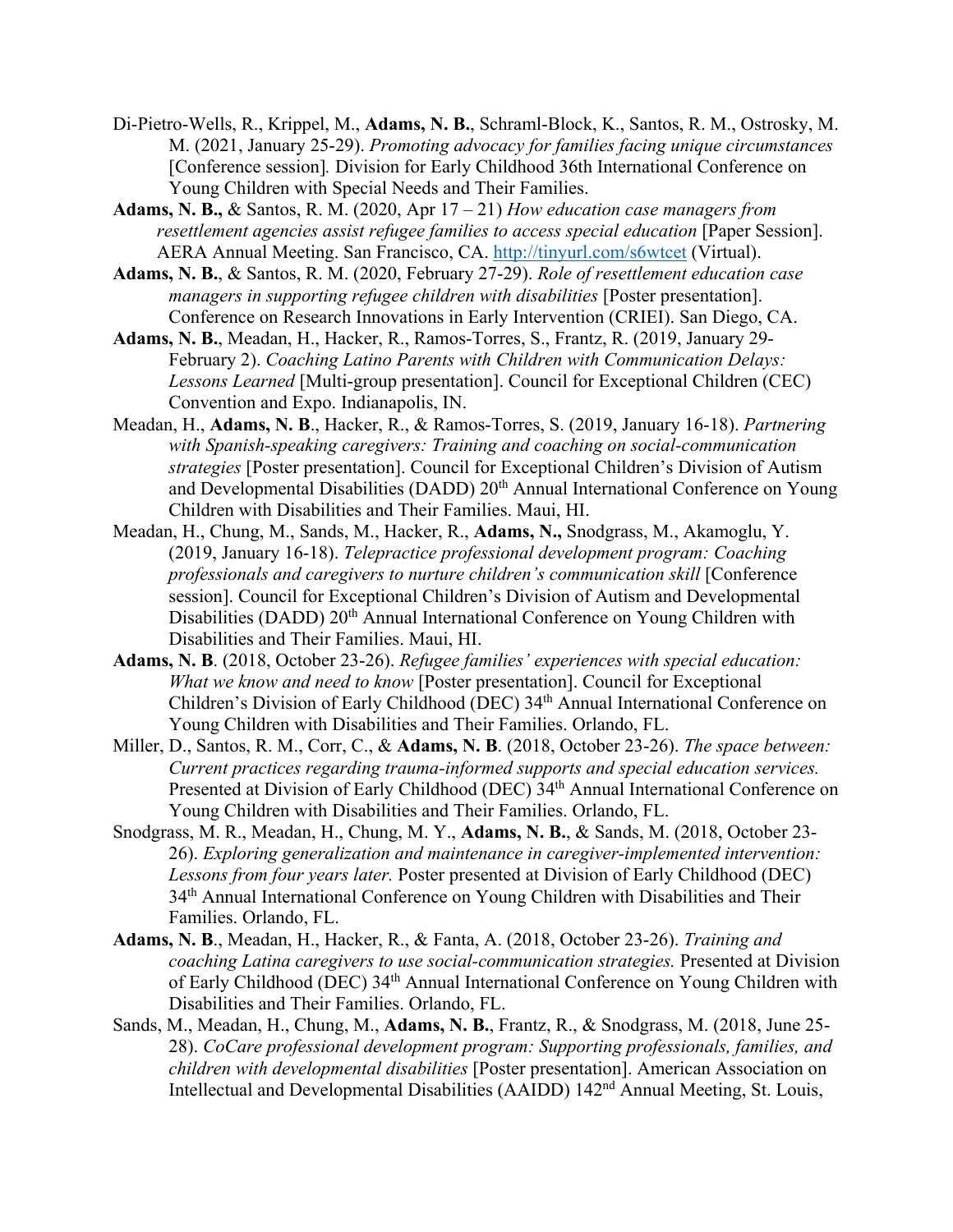MO. https://www.aaidd.org/docs/default-source/annual-meeting/2018finalprogram.pdf?sfvrsn=150f3021\_2

Chung, M. Y., Snodgrass, M. R., Meadan, H., **Adams, N. B**., Sands, M., & Hacker, R. (2018, June 25-28). *Supporting an early intervention service provider to coach caregivers of young children with disabilities via telepractice* [Poster presentation]. American Association on Intellectual and Developmental Disabilities (AAIDD) 142nd Annual Meeting**,** St. Louis, MO. https://www.aaidd.org/docs/default-source/annualmeeting/2018final-program.pdf?sfvrsn=150f3021\_2

# **State and Local Presentations**

- **Adams, N. B.** (2020, September 25). *Education case managers' support for refugee families with children with disabilities* [Online presentation]*.* Illinois Chapter- American Academy of Pediatrics, Refugee and Immigrant Child Health Initiative, IL.
- **Beitler1, N.** (2011). *I think in pictures: Using video modeling as an instructional strategy.* Workshop presented at Charlottesville City Schools, Charlottesville, VA.
- Meeker, K., & Beitler<sup>1</sup>, N. (2009). *I can relate! Tips for developing relationships with children, families, and coworkers.* Workshop presented at National Metropolitan Action Commission (Head Start) annual conference, Nashville, TN.

# **Invited Panelist**

**Adams, N. B.** (2017, March 15). *Innovators in Education*. Panel presentation conducted at University of Illinois at Urbana-Champaign, Champaign, IL.

# **RESEARCH EXPERIENCE**

# **Project Coordinator**

*Special educators' use of culturally responsive family-professional partnership practices with refugee families:* National multiple methods research project [internally funded]. PIs: Nikki Adams & Dr. Amy Santos, University of Illinois Urbana Champaign (UIUC) [2020-2021].

- Designed multiple methods study and coordinated data collection
- Coordinated 5 student research assistants (undergraduate, master's, doctoral)
- Trained research assistants on data analysis

*Investigating caregivers' perceptions and responses to young children's challenging behavior:* National multiple methods research project [internally funded]. PI: Dr. Hedda Meadan, University of Illinois Urbana-Champaign (UIUC) [2020-2020].

- Designed multiple methods study and coordinated data collection
- Coordinated 13 graduate student research assistants
- Collected data for analysis and comparison

*Increasing employment for immigrants in Champaign-Urbana: Participatory action research* project [unfunded]. Run by Gloria Yen, New American Welcome Center at the University YMCA, Champaign, IL [Summer-Fall 2019].

• Designed sequential mixed methods research

<sup>&</sup>lt;sup>1</sup> Name changed from Beitler to Adams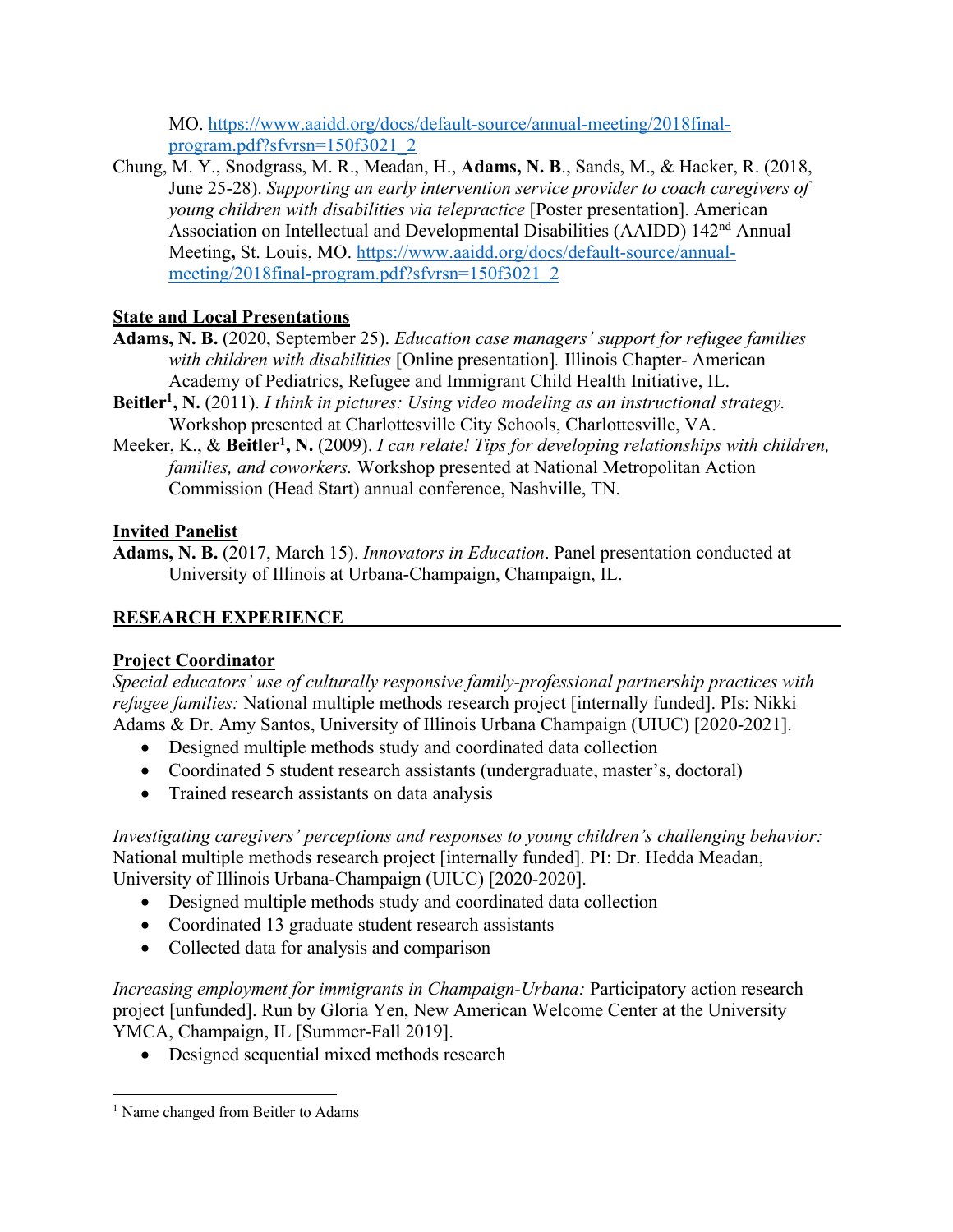• Coordinated data collection, analysis, and presentation

*Family group training project:* Local, multiple methods project [internally funded]*.* PI: Dr. Hedda Meadan, UIUC [Fall 2017-Fall 2018].

- Designed group study
- Coordinated data collection and analysis
- Coordinated team of 14 graduate and undergraduate student research assistants

#### **Graduate Research Assistant**

*Research on Academic eMpowerment of Students (RAMS) Lab*. PIs: Drs. Chin Chih Chen and Yaoying Xu, Virginia Commonwealth University [2020-2020].

- Collaborated to write methods of a study using the National Survey of Children's Health 2017-2018 data
- Collaborated to write methods of a study using the Early Childhood Longitudinal Study-K:2011 data set

*A long-distance parent-implemented interventions for children with disabilities/delays: a pilot study*. PI: Dr. Hedda Meadan, UIUC [Spring-Summer 2020].

• Coded implementation of coaching behavior

*Military Family Learning Network.* PIs: Drs. Michaelene Ostrosky & Rosa Milagros Santos, UIUC [2018-2020].

• Developed 4-part professional development modules for early interventionists' about parent and practitioner advocacy. https://militaryfamilieslearningnetwork.org/advocacy/

*Well-being colLABorative meeting.* PI: Dr. Catherine Corr, UIUC [2017-2019].

- Conducted scoping literature reviews on mixed methods in special education and trauma in special education
- *The space between: Current practices, perceptions, and preparation regarding traumainformed supports and pediatric medical care*
	- o Conducted semi-structured interviews with medical professionals

*Internet-based Parent-implemented Communication Strategies (iPiCS)*. PI: Dr. Hedda Meadan, UIUC [2017-2018].

- Collaboratively developed coaching fidelity checklist
- Coded video data of coaching behavior and social validity of coaching caregivers about naturalistic communication strategies

*The space between: Current practices and perceptions regarding trauma-informed supports and special education*. PI: Dr. Deserai Miller, UIUC [2017-2018].

• Analyzed qualitative focus group data

*The Pyramid Observation Tool (TPOT)*. PI: Dr. Mary Louise Hemmeter, Vanderbilt University [2008-2010].

• Collected classroom data and coded videos on challenging behavior, teachers' implementation of Pyramid model practices, and teacher-child relations (CLASS)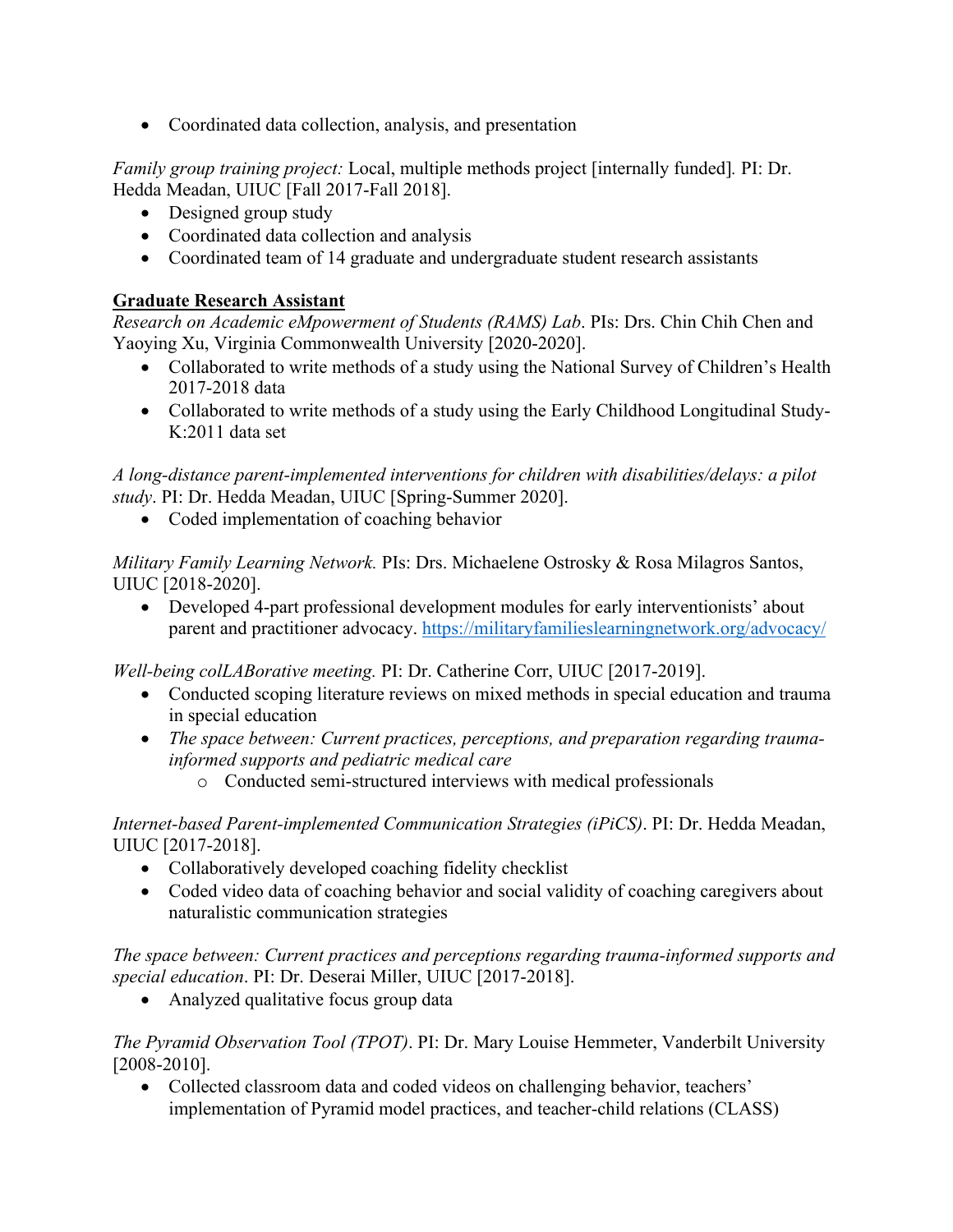*Writing performance*. PI: Dr. Steve Graham, Vanderbilt University [2008-2009].

• Conducted systematic literature review on handwriting, writing, and spelling

*Death penalty litigation: Ed Chapman*. PI: Dr. Pamela Laughon, University of North Carolina at Asheville [2002-2004].

- Analyzed longitudinal trends and patterns of NC capital litigation cases
- Analyzed 25 years of capital murder litigation briefs

# **Research Mentor**

- *James Scholar Undergraduate Research Mentor*, Juliana Friedland, Morgan Kang, Emilie Peterson, Special educators' use of culturally responsive family-professional partnership practices with refugee families, UIUC [Spring 2021].
- *James Scholar Undergraduate Research Mentor,* Yailin Benitez, Challenging behavior across cultures*,* UIUC [Spring 2020].
- *James Scholar Undergraduate Research Mentor*, Alexis Chandler and Trey Harris, Family group training project*,* UIUC [Spring 2018].

# **TEACHING EXPERIENCE**

### **Instructor**

• SPED 585: Individual Differences: Birth to 6, UIUC [Spring 2021], (ICES score: overall teaching effectiveness 4.3/5; overall quality of course 4.4/5).

### **Co-Instructor**

- SPED 465: Curriculum and Methods in ECSE, UIUC [Fall 2020], (ICES score: overall teaching effectiveness 4.3/5; overall quality of course 4.3/5).
- SPED 405: The General Educator's Role in Special Education (Elementary), UIUC [Fall 2018], (ICES score: overall teaching effectiveness 4.2/5; overall quality of course 4.1/5).

### **Graduate Student University Supervisor**

- Master's Early Childhood Special Education Practicum Supervisor, UIUC [2019-2020].
- Community Placement Coordinator, UIUC [Spring 2020].
- Undergraduate Practicum Supervisor, Vanderbilt University [Spring 2009].

### **Graduate Teaching Assistant**

• SPED 414: Assessment in Early Childhood Special Education, UIUC [Fall 2017], (ICES score: overall teaching effectiveness 4.5/5; overall quality of course 4.6/5).

### **Guest Lecturer**

- SPED 317: Characteristics and Eligibility: Autism and communication disorders, UIUC [Spring 2020].
- SPED 517: Disability Issues in Special Education: Qualitative methods and coding, UIUC [Fall 2019].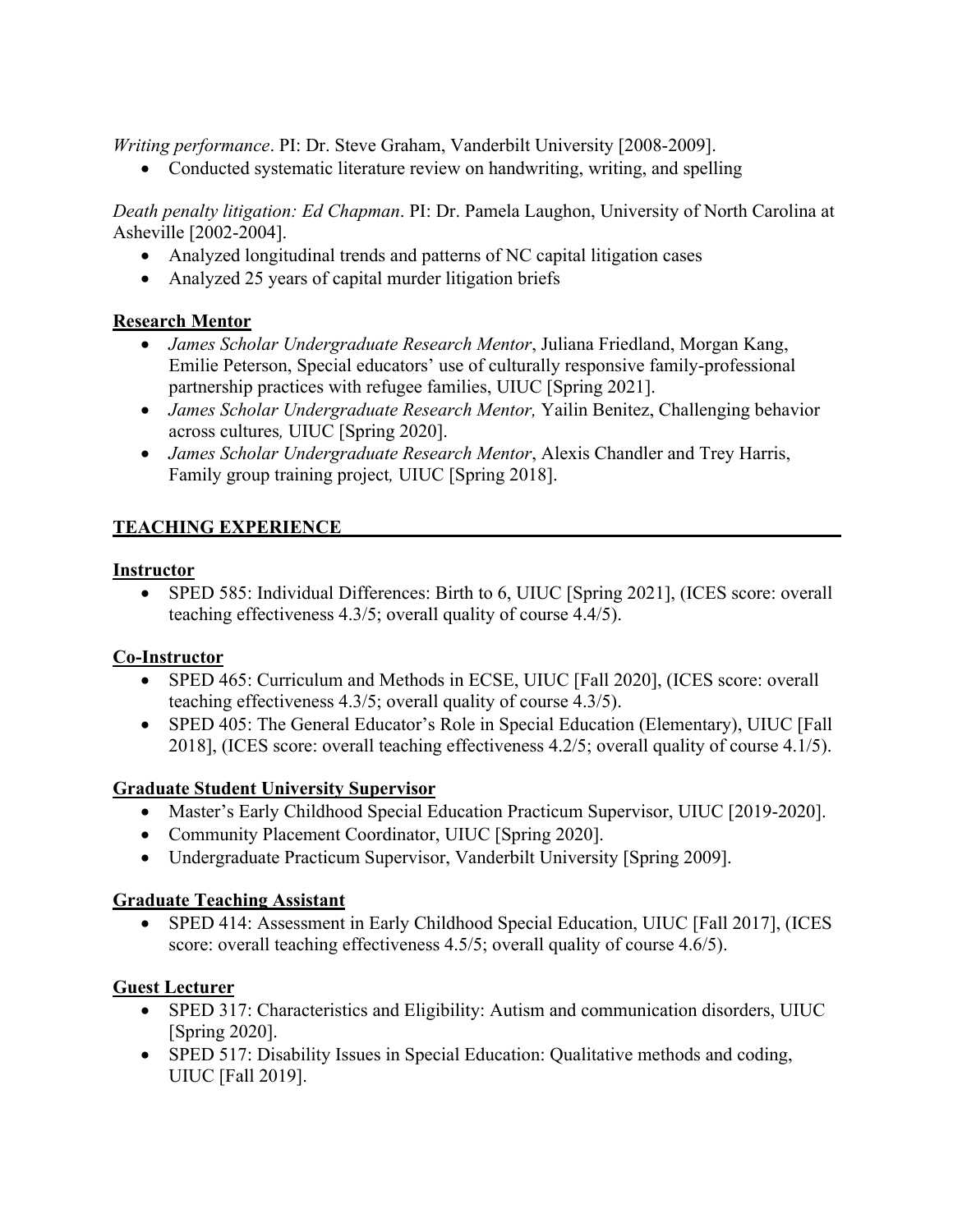- SPED 517: Disability Issues in Special Education: Early Childhood Special Education (Panel presentation), UIUC [Fall 2018].
- SPED 405: General Educator's Role in SPED Strategies Conference: Compare and Contrast, UIUC [Fall 2018].

# **Related Professional Experience**

- Early Childhood Special Education Teacher, Charlottesville City Schools, Charlottesville, VA [2013-2017].
- Early Childhood Special Education Itinerant and Preschool Evaluator, Charlottesville City Schools, Charlottesville, VA [2010-2013].
- Educational Consultant, Children, Youth, and Family Services, Charlottesville, VA [Spring-Summer 2011].
- Student Teacher, Walnut Grove Elementary, Nashville, TN [Spring 2010].
- Early Childhood Behavior Specialist, Child Care Resource and Referral, Hendersonville, NC [2007-2008].
- Early Childhood Education Teacher, Mountain Area Child and Family Center, Asheville, NC [2005-2007].
- Early Childhood Education Teacher, First Baptist Child Development Center, Asheville, NC [2003-2004].

# **EDUCATIONAL HONORS AND AWARDS**

### **Awards**

- Fellowship, Project Family Individualization, Mobility, Poverty, Adversity, Culture and Trauma (IMPACT): Federally funded personnel leadership grant, UIUC [2017-2021].
- Hardie Dissertation Award (\$1,617), College of Education, UIUC [2021].
- Kay Reeves Meginnis Special Education Scholarship (\$3,000), Department of Special Education, UIUC [2020-2021].
- University Fellowship (\$1,000), College of Education, UIUC [2019-2020].
- Kay Reeves Meginnis Special Education Scholarship (\$3,000), Department of Special Education, UIUC [2019-2020].
- Department of Special Education Travel Award (\$400), Department of Special Education, UIUC [Fall 2019].
- Hardie Conference Travel Award (\$500), College of Education, UIUC [Fall 2018].
- Robert Bruce Reinhold Award (\$1,000), Department of Special Education, UIUC [2018-2019].
- Department of Special Education Travel Award (\$500), Department of Special Education, UIUC [Fall 2018].
- Special Education Block Grant (\$1,125), Department of Special Education, UIUC [2017-2018].
- Research Award (\$250), Department of Special Education, Vanderbilt University [Fall 2009].
- Fellowship, Leadership Training Grant, Federally funded personnel leadership grant, Vanderbilt University [2008-2010].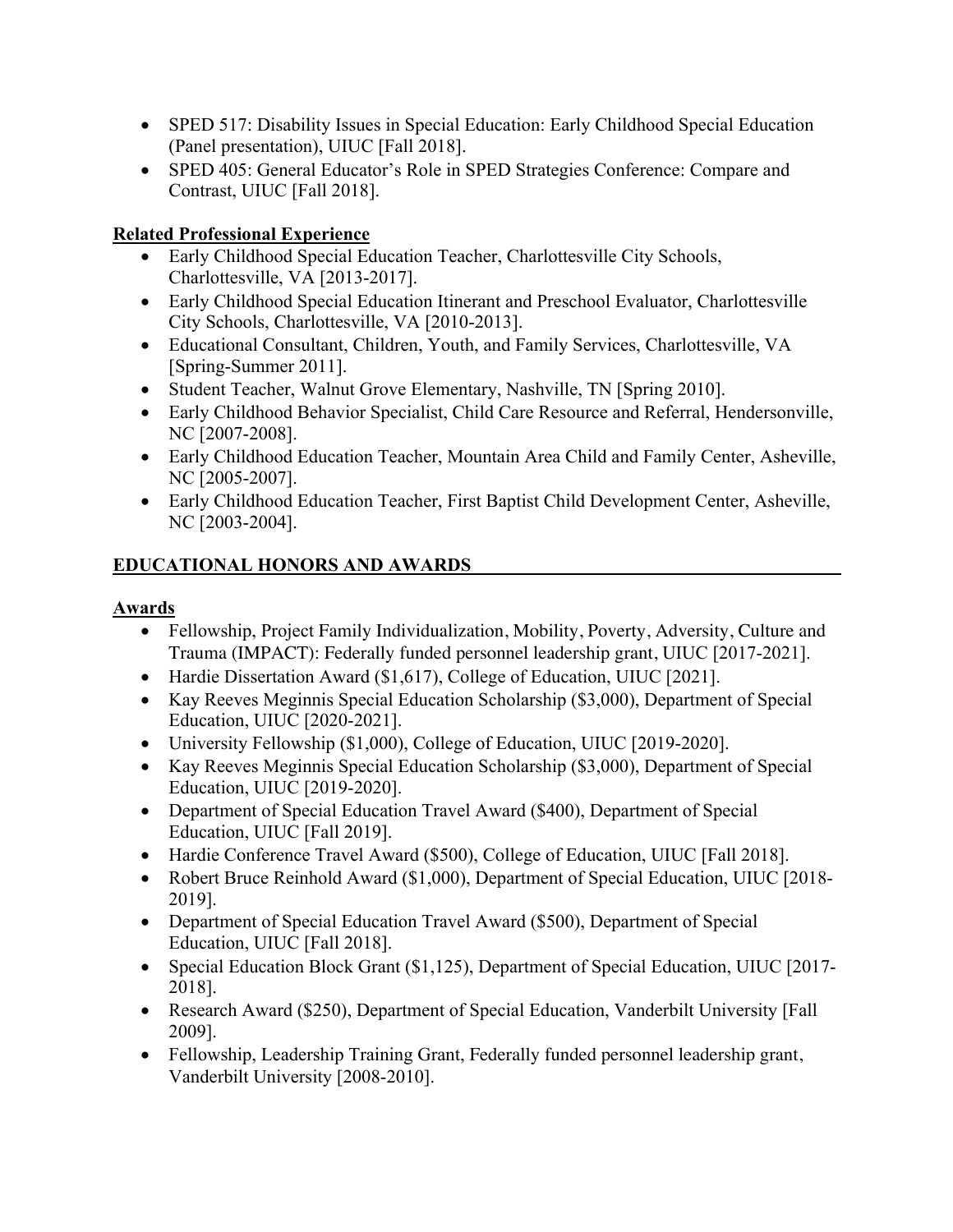## **Grants**

- Literacy for All, Venable Elementary School PTO (\$375), Charlottesville City Schools [2017].
- Number Ninjas Pre-Kindergarten Grant, Edgar and Eleanor Shannon Foundation for Excellence in Public Education: Charlottesville/Albemarle (\$5000), Charlottesville City Schools [2015-2016].
- Pets in the Classroom Grant, Pets in the Classroom (\$50), Charlottesville City Schools [2015].
- Early Childhood Special Education Family Outreach Grant (\$500), Charlottesville City Schools [2013-2014].

### **Honors**

- Early Childhood Personnel Center (ECPC) Division of Early Childhood (DEC) Leadership Cohort [2020-2021].
- List of Teachers Ranked as Excellent (Teaching Assistant), SPED 414 [Fall 2018].

# **SERVICE**

# **National**

### **Conference Proposal Reviewer**

- Council for Exceptional Children (CEC) Convention and Expo conference [2017present].
- Council for Exceptional Children's Division of Early Childhood (DEC) Annual International Conference on Young Children with Disabilities and Their Families conference [2017-present].
- The Administration for Children and Families National Research Council on Early Childhood conference [2017-2019].

# **Guest Journal Reviewer**

- *Co-reviewer*
	- Children and Youth Services Review with Dr. Catherine Corr, UIUC [Fall 2020]
	- Topics in Early Childhood Special Education, with Dr. Hedda Meadan, UIUC [Spring] 2018].
	- Topics in Early Childhood Special Education, with Dr. Deserai Miller, UIUC [Spring] 2018].
	- Psychological Services with Dr. Catherine Corr, UIUC [Fall 2017].

# **State**

- *Secretary,* Virginia Division of the Division of Early Childhood (DEC) of the Council for Exceptional Children [2016-2017].
- *Committee Member,* Family FUNdamentals Calendar. Virginia Department of Special Education, Office of Special Education Programs [2012-2013].

**Local**